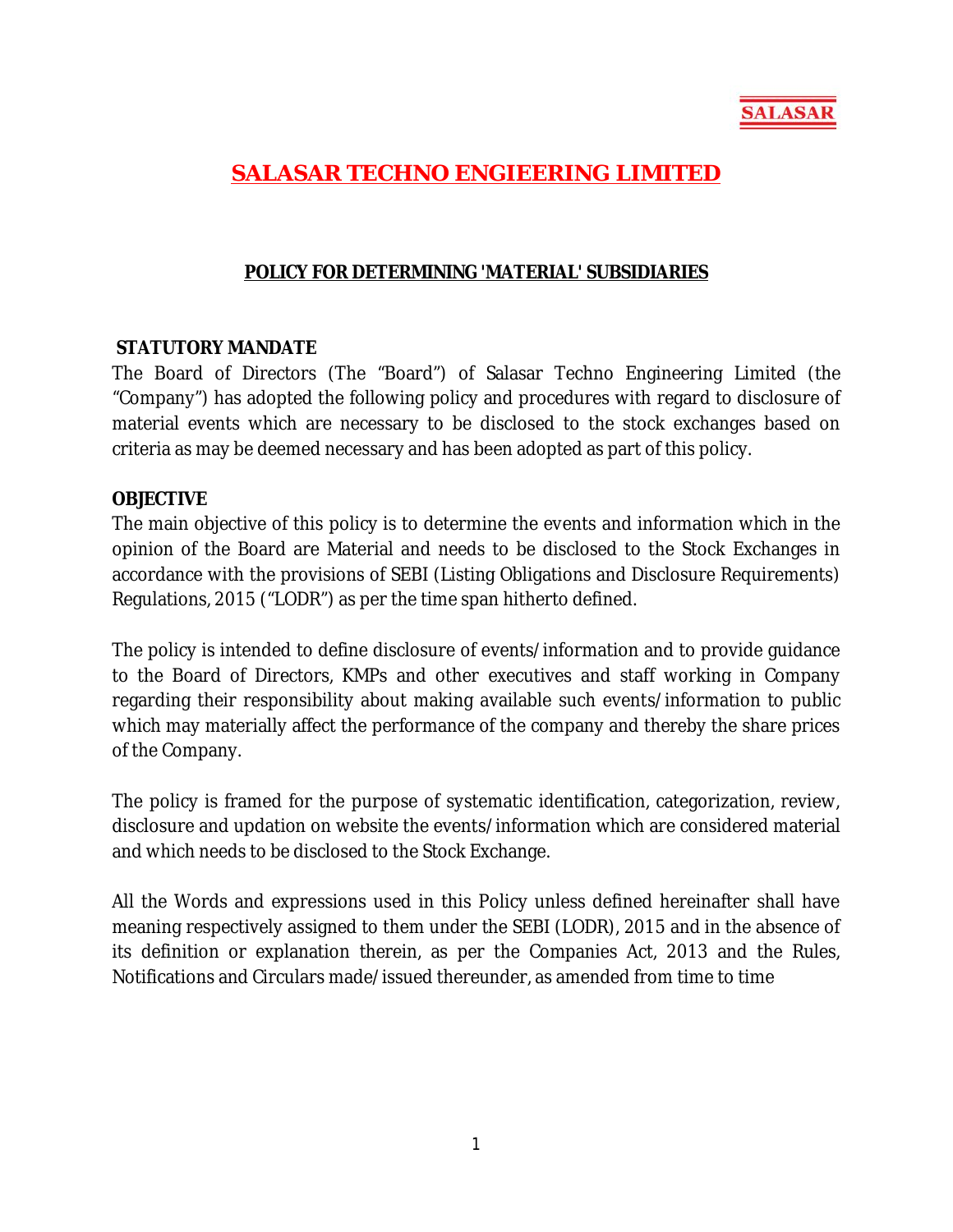### **DEFINITIONS**

- a) "**Audit Committee or Committee**" means Audit Committee constituted by the Board of Director of the Company from time to time under provisions of SEBI LODR, 2015 read with the Companies Act, 2013.
- b) "**Board**" or "**Board of Directors**" means the collective body of the Directors of the Company as constituted from time to time;
- c) "**Company**" shall mean SALASAR TECHNO ENGINEERING LIMITED;
- d) "**Key Managerial Personnel**" mean the personnel as defined under Section 2(51) of the Companies Act, 2013, as amended from time to time;
- e) "**Material Event/s**" means those event/s specified in:
	- i. Para A of Part A of Schedule III of the Regulations, being deemed material events, which the Company shall compulsorily disclose; and
	- ii. Events specified in Para B of Part A of Schedule III, based on guidelines for Materiality as specified below;
- f) "**Ordinary course of business**" or "**normal course of business**" refers to all activities that are necessary, normal and incidental to the business of the Company and if the objects of the Company permit such activity shall be deemed to be in the ordinary of course of business. These may also be common practices, historical practices and customs of commercial transactions with a pattern of frequency;
- g) "**Policy**" means this Policy for Determination of Materiality for Disclosure of Information/Events to the Stock Exchanges;
- h) "**Subsidiaries**" means a subsidiary as defined under sub-section (87) of Section 2 the Companies Act, 2013, as amended from time to time.
- i) Any other term not defined herein shall have the same meaning as defined in the Companies Act, 2013, the Listing Agreement, Regulations or any other applicable law or regulation to the extent applicable to the Company.

### **POLICY**

The following shall be events/information upon occurrence of which listed entity shall make disclosure to stock exchange(s):

## **A. Events which shall be disclosed without any application of the guidelines for materiality as specified in sub-regulation (4) of regulation (30):**

1. Acquisition(s) (including agreement to acquire), Scheme of Arrangement (amalgamation/ merger/ demerger/restructuring), or sale or disposal of any unit(s), division(s) or subsidiary of the listed entity or any other restructuring.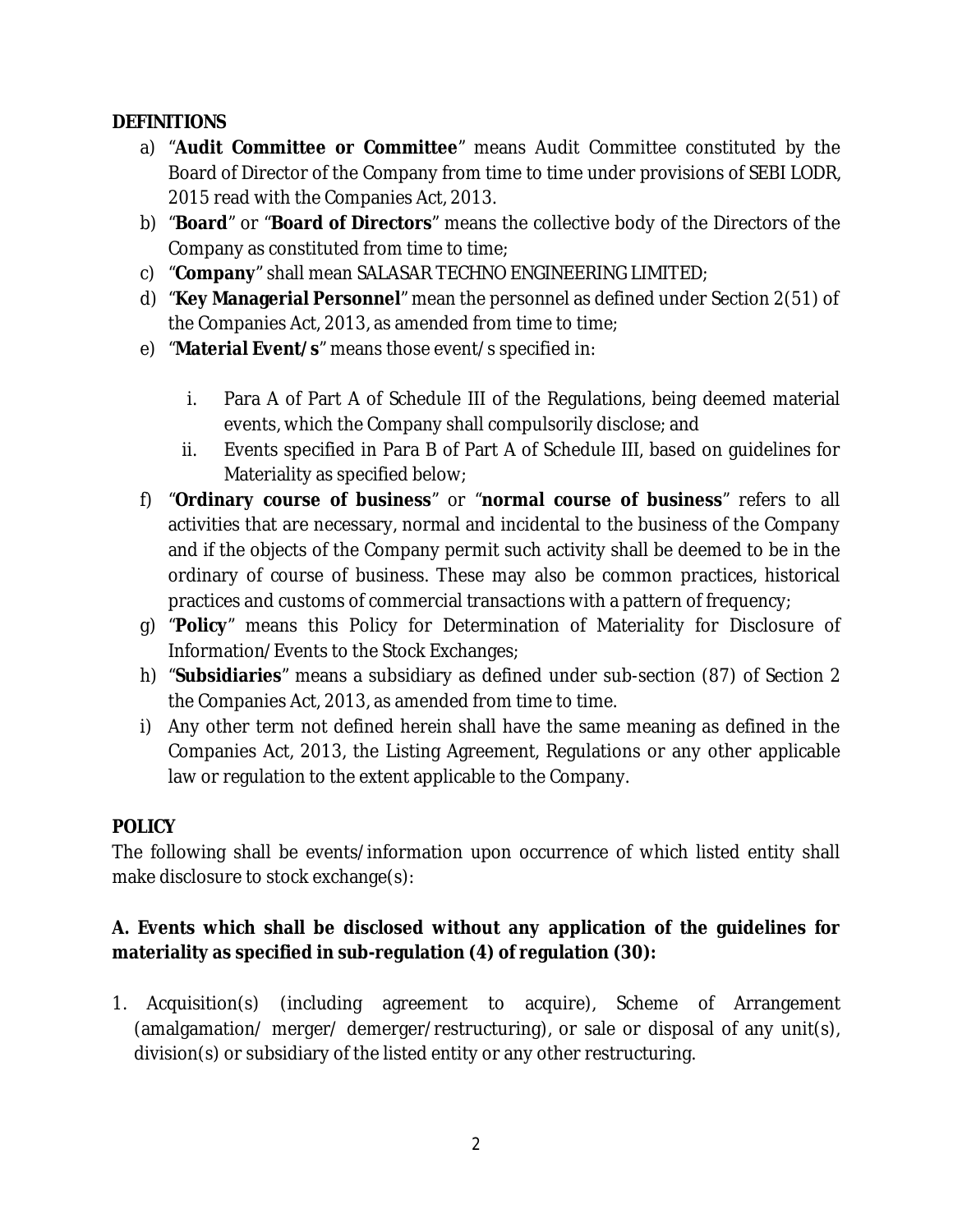Explanation.- For the purpose of this sub-para, the word 'acquisition' shall mean,-

- i. Acquiring control, whether directly or indirectly; or,
- ii. Acquiring or agreeing to acquire shares or voting rights in, a company, whether directly or indirectly, such that
	- a) The listed entity holds shares or voting rights aggregating to five percent or more of the shares or voting rights in the said company, or;
	- b) (b) There has been a change in holding from the last disclosure made under subclause (a) of clause (ii) of the Explanation to this sub-para and such change exceeds two per cent of the total shareholding or voting rights in the said company.
	- 2. Issuance or forfeiture of securities, split or consolidation of shares, buyback of securities, any restriction on transferability of securities or alteration in terms or structure of existing securities including forfeiture, reissue of forfeited securities, alteration of calls, redemption of securities etc.
	- 3. Revision in Rating(s).
	- 4. Outcome of Meetings of the board of directors: The listed entity shall disclose to the Exchange(s), within 30 minutes of the closure of the meeting, held to consider the following:
		- a) Dividends and/or cash bonuses recommended or declared or the decision to pass any dividend and the date on which dividend shall be paid/dispatched;
		- b) Any cancellation of dividend with reasons thereof**;**
		- c) The decision on buyback of securities;
		- d) The decision with respect to fund raising proposed to be undertaken
		- e) Increase in capital by issue of bonus shares through capitalization including the date on which such bonus shares shall be credited/dispatched;
		- f) Reissue of forfeited shares or securities, or the issue of shares or securities held in reserve for future issue or the creation in any form or manner of new shares or securities or any other rights, privileges or benefits to subscribe to;
		- g) Short particulars of any other alterations of capital, including calls;
		- h) Financial results;
		- i) Decision on voluntary delisting by the listed entity from stock exchange(s).
- 5. Agreements (viz. shareholder agreement(s), joint venture agreement(s), family settlement agreement(s) (to the extent that it impacts management and control of the listed entity), agreement(s)/treaty(ies)/contract(s) with media companies) which are binding and not in normal course of business, revision(s) or amendment(s) and termination(s) thereof.
- 6. Fraud/defaults by promoter or key managerial personnel or by listed entity or arrest of key managerial personnel or promoter.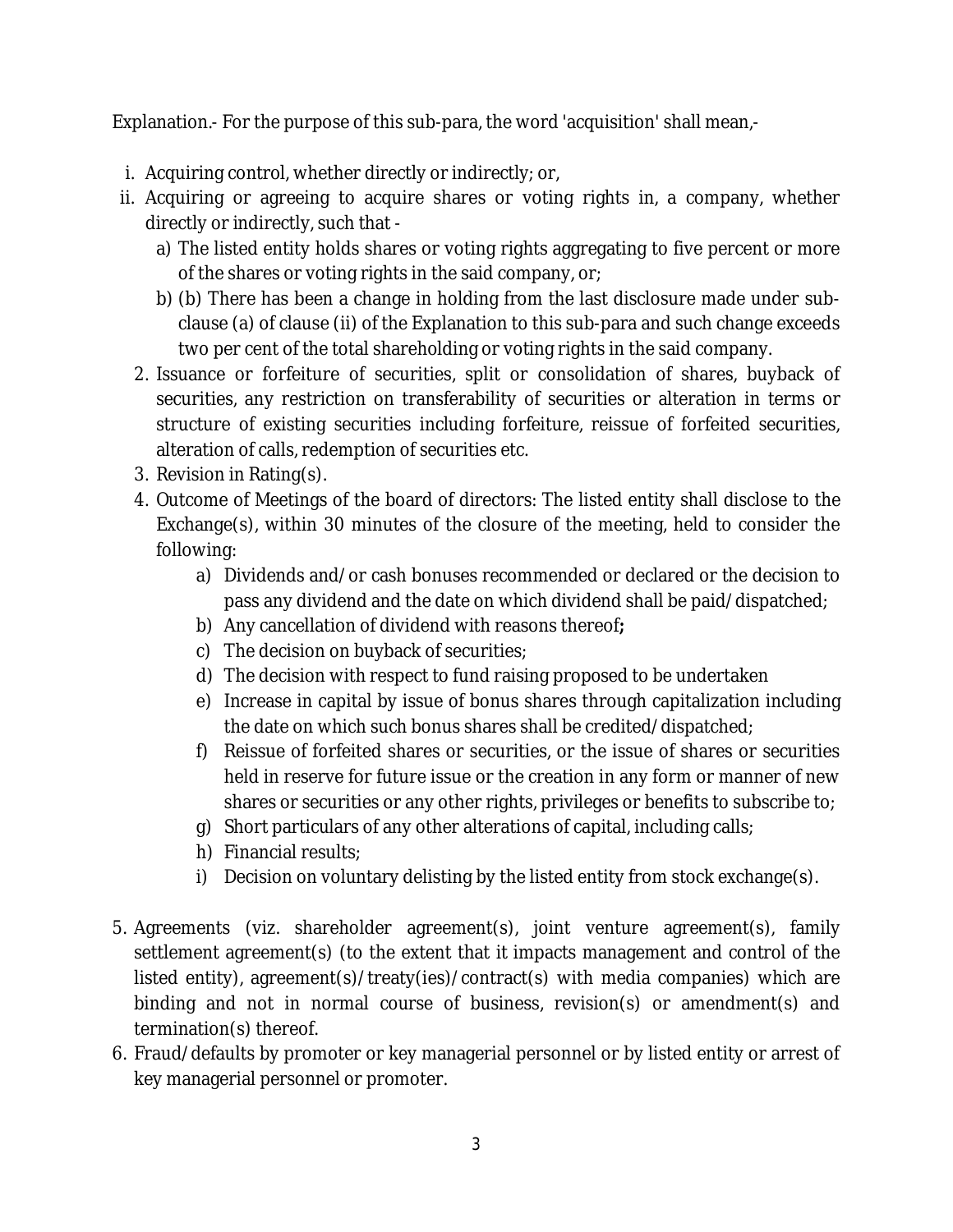- 7. Change in directors, key managerial personnel (Managing Director, Chief Executive Officer, Chief Financial Officer , Company Secretary etc.), Auditor and Compliance Officer.
- 8. Appointment or discontinuation of share transfer agent.
- 9. Corporate debt restructuring.
- 10. One time settlement with a bank.
- 11. Reference to BIFR and winding-up petition filed by any party / creditors.
- 12. Issuance of Notices, call letters, resolutions and circulars sent to shareholders, debenture holders or creditors or any class of them or advertised in the media by the listed entity.
- 13. Proceedings of Annual and extraordinary general meetings of the listed entity.
- 14. Amendments to memorandum and articles of association of listed entity, in brief.
- 15. Schedule of Analyst or institutional investor meet and presentations on financial results made by the listed entity to analysts or institutional investors;

## **B. Events which shall be disclosed upon application of the guidelines for materiality referred sub-regulation (4) of regulation (30):**

- 1. Commencement or any postponement in the date of commencement of commercial production or commercial operations of any unit/division.
- 2. Change in the general character or nature of business brought about by arrangements for strategic, technical, manufacturing, or marketing tie-up, adoption of new lines of business or closure of operations of any unit/division (entirety or piecemeal).
- 3. Capacity addition or product launch.
- 4. Awarding, bagging/ receiving, amendment or termination of awarded/bagged orders/contracts not in the normal course of business.
- 5. Agreements (viz. loan agreement(s) (as a borrower) or any other agreement(s) which are binding and not in normal course of business) and revision(s) or amendment(s) or termination(s) thereof.
- 6. Disruption of operations of any one or more units or division of the listed entity due to natural calamity (earthquake, flood, fire etc.), force majeure or events such as strikes, lockouts etc.
- 7. Effect(s) arising out of change in the regulatory framework applicable to the listed entity
- 8. Litigation(s) / dispute(s) / regulatory action(s) with impact.
- 9. Fraud/defaults etc. by directors (other than key managerial personnel) or employees of listed entity.
- 10. Options to purchase securities including any ESOP/ESPS Scheme.
- 11. Giving of guarantees or indemnity or becoming a surety for any third party.
- 12. Granting, withdrawal, surrender, cancellation or suspension of key licenses or regulatory approvals.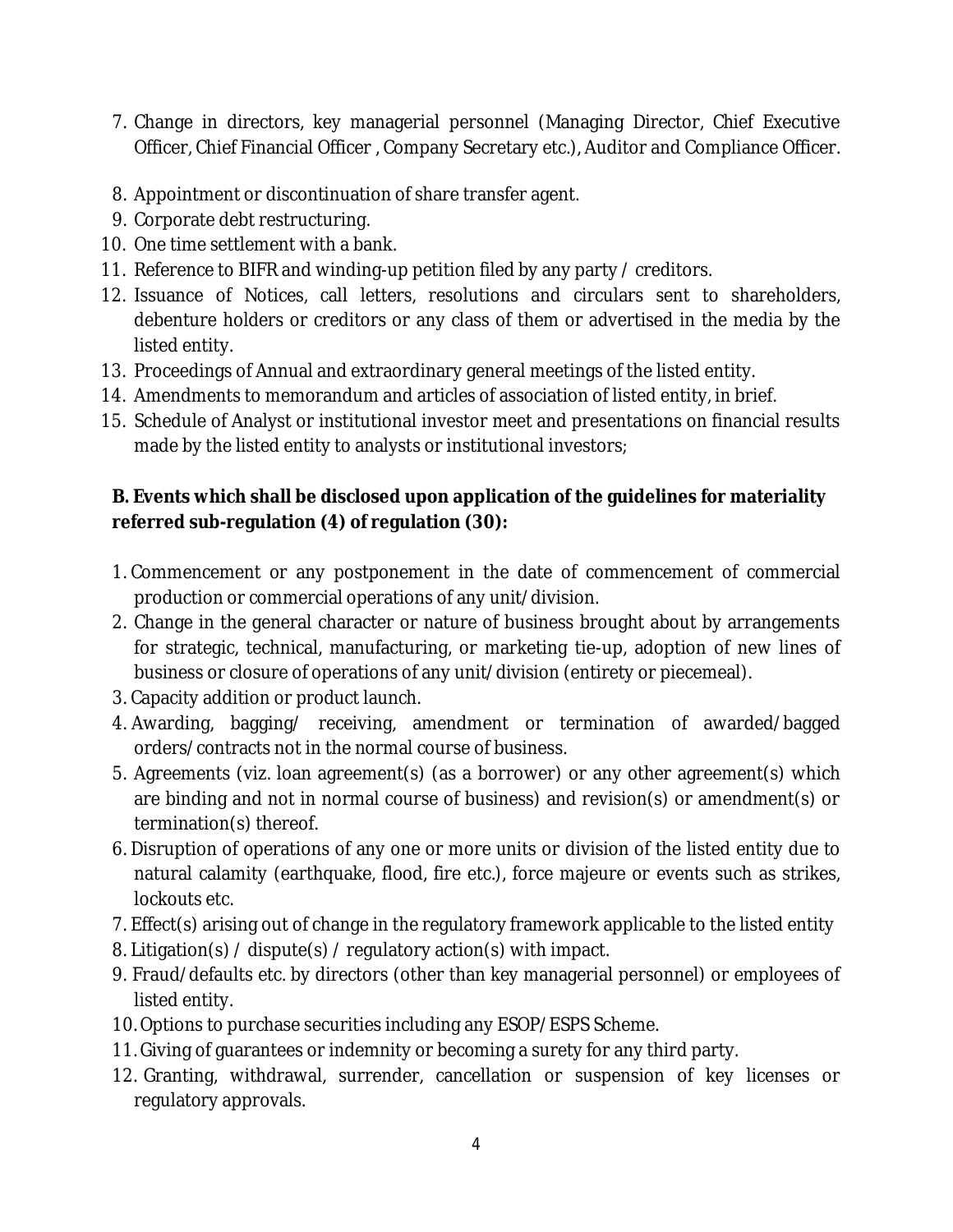**C.** Any other information/event viz. major development that is likely to affect business, e.g. emergence of new technologies, expiry of patents, any change of accounting policy that may have a significant impact on the accounts, etc. and brief details thereof and any other information which is exclusively known to the listed entity which may be necessary to enable the holders of securities of the listed entity to appraise its position and to avoid the establishment of a false market in such securities.

**D.** Without prejudice to the generality of para (A), (B) and (C) above, the listed entity may make disclosures of event/information as specified by the Board from time to time.

## **CRITERIA FOR DISCLOSURE OF EVENTS/ INFORMATION**

The following criteria shall be considered while determining the materiality of events/information:

- i. the omission of an event or information, which is likely to result in discontinuity or alteration of event or information already available publicly; or
- ii. The omission of an event or information is likely to result in significant market reaction if the said omission came to light at a later date;
- iii. In case where the criteria specified in sub-clauses (i) and (ii) above are not applicable, an event/information may be treated as being material if in the opinion of the Board of directors of Company; the event/information is considered material.

## **AUTHORITY FOR DETERMINATION OF MATERIALITY OF EVENTS / INFORMATION**

The Key Managerial Personnel (KMPs) consisting of the Managing / Whole‐time Director, Chief Executive Officer, Chief Finance Officer and the Company Secretary are hereby jointly and severally authorised to determine whether the event / information is material or not and in turn about its timeline for disclosure based on the category of information as specified above to the stock exchanges, subject to such information being placed prior to or at the immediate Board Meeting held after the said information being made public.

## **WEBSITE UPDATION / UPDATES TO STOCK EXCHANGES**

The Company shall upload all disclosures made under the regulations to the stock exchanges on its website and where it shall be continued to be hosted for a minimum period of five years and thereafter archived as per the document retention policy of the Company.